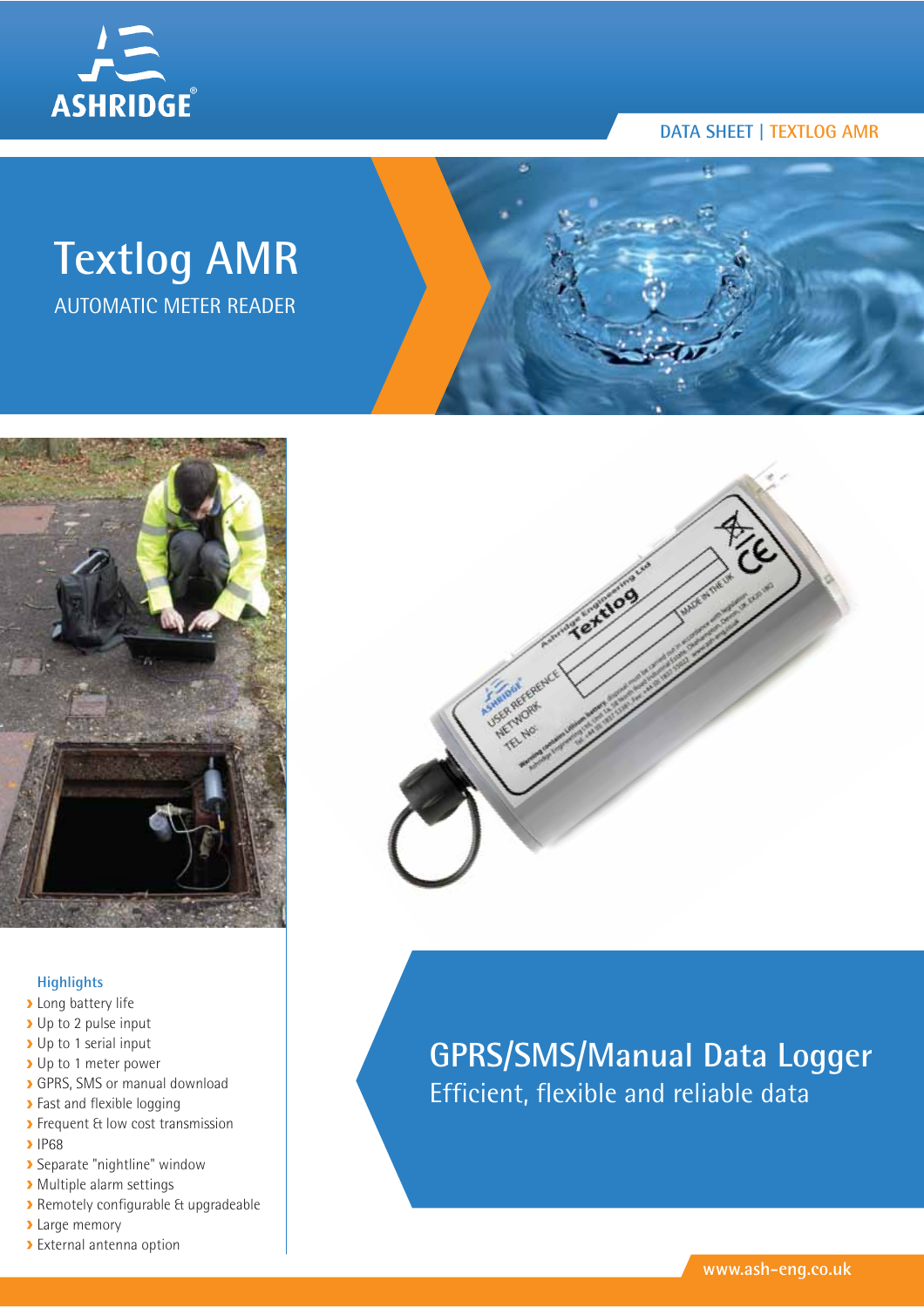

#### **DATA SHEET | TEXTLOG AMR**

# **Textlog AMR** EFFICIENT, RELIABLE DATA LOGGER

Textlog is Ashridge's intelligent, battery powered data logger range, offering a comprehensive and flexible solution for a wide range of applications. All loggers have the option of manual download or remote transmission of data and are waterproof, lightweight and simple to install.

Textlog AMR offers the ability to read directly from a wide variety of options for flow meters, providing the accurate data logging solution for billing and usage applications. In addition, all loggers have a large memory and long battery life and are totally portable.

The loggers provide frequent transmission of data for remote telemetry units and a variety of logging options down to 1 second for both GSM and manual download versions.

Textlog AMR features a wide range of user selectable alarms as well as a "fastline" feature, which allows increased post event data. Captured data and alarms can either be manually downloaded or transmitted directly to a host PC or SCADA system. Alternatively, data can be viewed using SmartChart Web; Ashridge's hosted graphical viewing platform.

Further options available with Textlog AMR are additional memory, external battery pack and external antenna, providing a solution to the most demanding requirements.

|                          | Feature / function                                                                                    | <b>Benefits</b>                                                                                                                                                                                                                                                                                            |  |  |  |  |  |  |  |  |
|--------------------------|-------------------------------------------------------------------------------------------------------|------------------------------------------------------------------------------------------------------------------------------------------------------------------------------------------------------------------------------------------------------------------------------------------------------------|--|--|--|--|--|--|--|--|
| Power                    | Up to 10 years                                                                                        | Long battery life, based on usage.<br>Additional external battery pack available                                                                                                                                                                                                                           |  |  |  |  |  |  |  |  |
| <b>Memory</b>            | Large memory                                                                                          | 4MB<br>80, 000 readings in cyclic                                                                                                                                                                                                                                                                          |  |  |  |  |  |  |  |  |
| <b>Graphical viewing</b> | Easy to view data                                                                                     | Using SmartChart® Web or SmartChart® PC software<br>(provided with logger)                                                                                                                                                                                                                                 |  |  |  |  |  |  |  |  |
| Logging                  | From 1 second                                                                                         | Providing flexibility and custom solutions                                                                                                                                                                                                                                                                 |  |  |  |  |  |  |  |  |
| <b>Data Transmission</b> | From 15 minutes                                                                                       | Providing fast, reliable data                                                                                                                                                                                                                                                                              |  |  |  |  |  |  |  |  |
| Environmental            | <b>IP68</b><br>Portable                                                                               | Waterproof and submersible<br>Textlog can be reused across your network                                                                                                                                                                                                                                    |  |  |  |  |  |  |  |  |
| Data                     | SMS/GPRS/Manual                                                                                       | Option to supply own SIM card. Roaming SIM option also available                                                                                                                                                                                                                                           |  |  |  |  |  |  |  |  |
| <b>Analysis</b>          | <b>Fastline function</b><br>Nightline window<br>Listen windows option<br>Remotely configurable option | Providing historical data to enable further analysis<br>Providing an additional schedule for higher frequency logging<br>and leak detection<br>Allowing reconfiguration outside of "normal" transmit schedule<br>Allowing settings and firmware to be updated remotely, removing<br>the need to visit site |  |  |  |  |  |  |  |  |

### **FEATURES AND BENEFITS**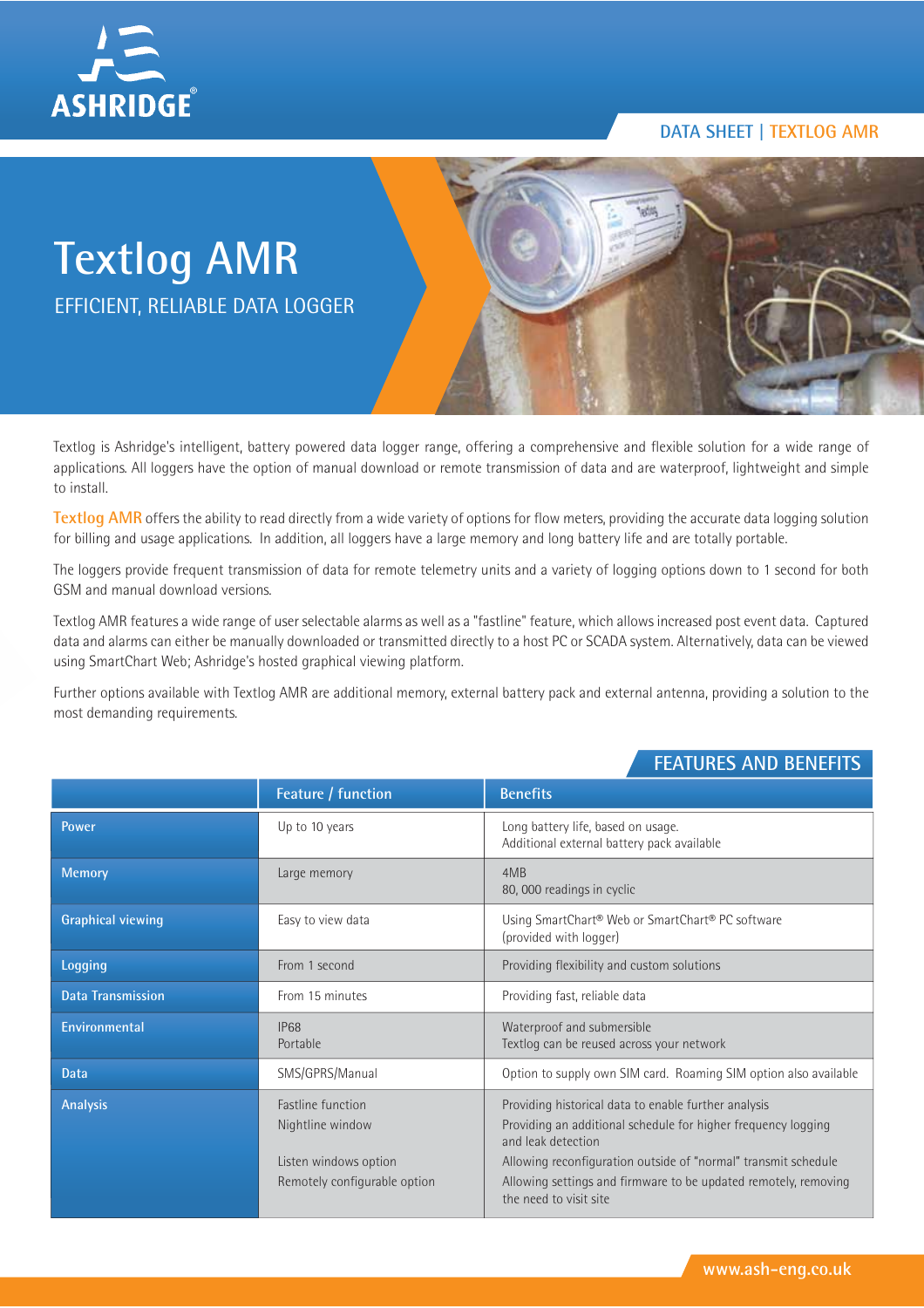

#### **DATA SHEET | TEXTLOG AMR**



**SmartChart® PC**

An upgrade to SmartChart® Pro is available, providing

#### **SmartChart® Web Option**

SmartChart® Web is Ashridge Engineering's hosted data service, providing a platform for viewing and analysing data with all Ashridge data logging products.

SmartChart® Web features a comprehensive suite of options, and enables fast and reliable data to numerous users without geographical and other complex infrastructure restrictions.